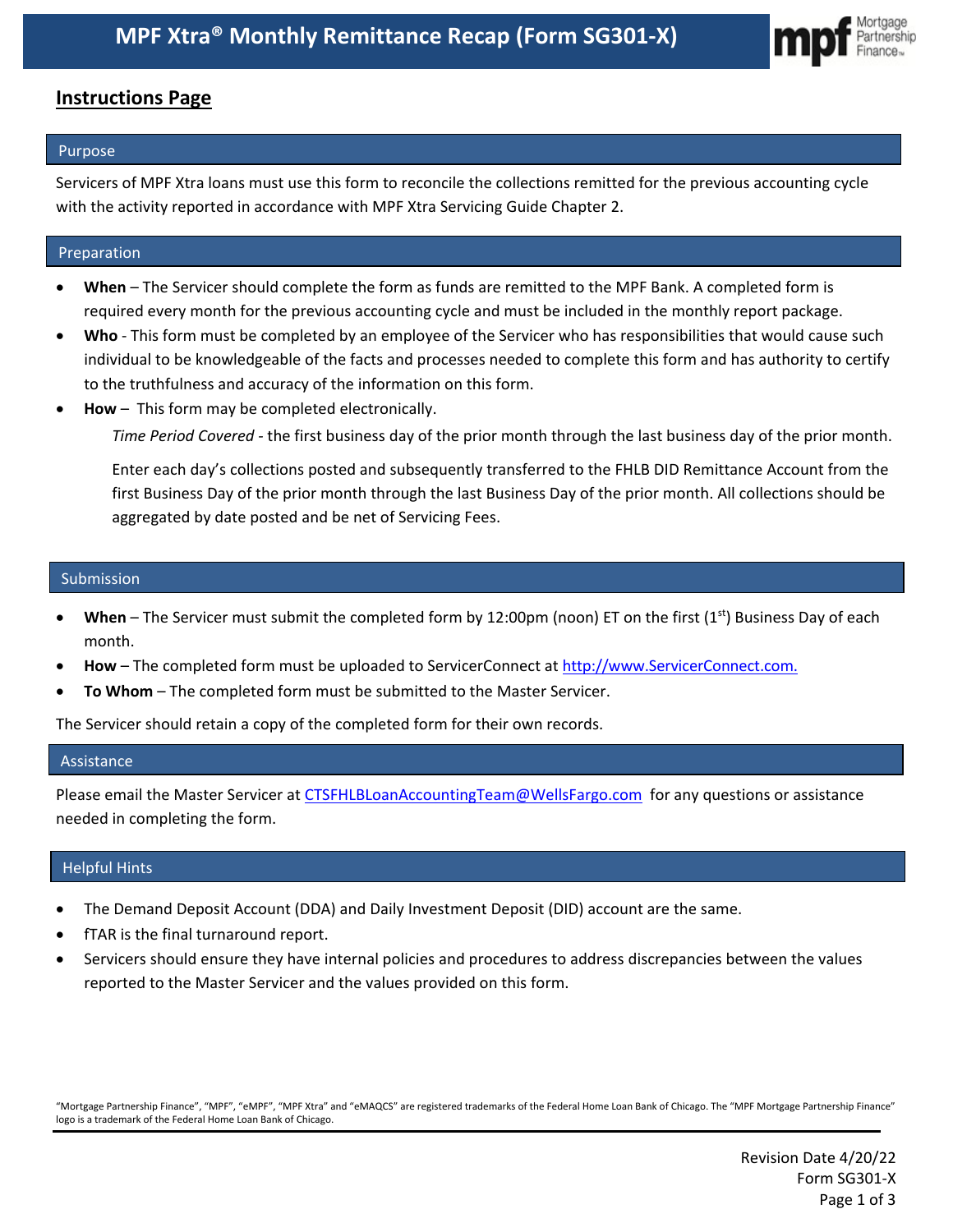# **MPF Xtra® Monthly Remittance Recap (Form SG301-X)**



#### PFI/Servicer Information

PFI Number:\_\_\_\_\_\_\_\_\_\_\_\_\_\_ Servicer Name: \_\_\_\_\_\_\_\_\_\_\_\_\_\_\_\_\_\_\_\_\_\_\_\_\_\_\_\_\_\_\_\_\_\_\_\_\_\_\_\_\_\_\_\_\_\_\_\_\_\_\_\_\_\_

Product Information

This form is used for the MPF Xtra product only.

Monthly Remittance Recap

Time Period Covered: \_\_\_\_\_\_\_\_\_\_\_\_\_\_\_\_\_\_\_\_\_\_\_

| Date Payments Posted to<br>Mortgage Loans | Date Deposited to FHLB DID<br>Account | Amount |
|-------------------------------------------|---------------------------------------|--------|
|                                           |                                       |        |
|                                           |                                       |        |
|                                           |                                       |        |
|                                           |                                       |        |
|                                           |                                       |        |
|                                           |                                       |        |
|                                           |                                       |        |
|                                           |                                       |        |
|                                           |                                       |        |
|                                           |                                       |        |
|                                           |                                       |        |
|                                           |                                       |        |
|                                           |                                       |        |
|                                           |                                       |        |
|                                           |                                       |        |
|                                           |                                       |        |
|                                           |                                       |        |
|                                           |                                       |        |
|                                           |                                       |        |
|                                           |                                       |        |
|                                           |                                       |        |
|                                           |                                       |        |
|                                           |                                       |        |
|                                           |                                       |        |
|                                           |                                       |        |

Total Remittance Activity for Calendar Month: \_\_\_\_\_\_\_\_\_\_\_\_\_\_\_\_\_\_\_\_\_\_\_\_\_\_\_\_\_\_\_\_\_\_\_\_

| <b>Remittance Summary</b> | Amount |
|---------------------------|--------|
| Total Principal (fTAR)    |        |
| Total Net Interest (fTAR) |        |
| Cash Adjustment (fTAR)    |        |

Remittance fTAR: \_\_\_\_\_

If the Total Remittance Activity for the Calendar Month does not equal the Remittance from the fTAR, explain the difference and provide:

"Mortgage Partnership Finance", "MPF", "eMPF", "MPF Xtra" and "eMAQCS" are registered trademarks of the Federal Home Loan Bank of Chicago. The "MPF Mortgage Partnership Finance" logo is a trademark of the Federal Home Loan Bank of Chicago.